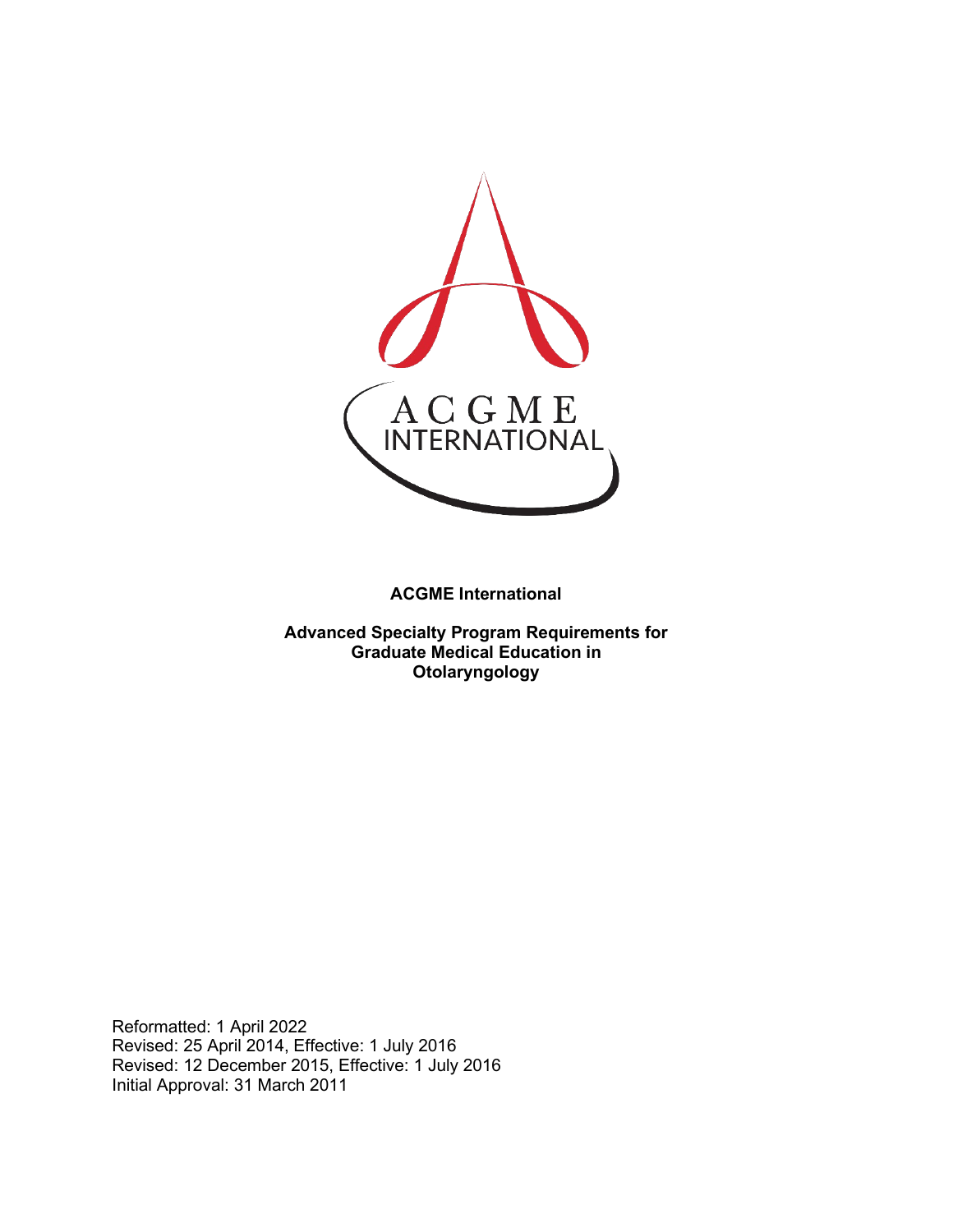#### **ACGME International Specialty Program Requirements for Graduate Medical Education in Otolaryngology**

#### **Int. Introduction**

*Background and Intent: Programs must achieve and maintain Foundational Accreditation according to the ACGME-I Foundational Requirements prior to receiving Advanced Specialty Accreditation. The Advanced Specialty Requirements noted below complement the ACGME-I Foundational Requirements. For each section, the Advanced Specialty Requirements should be considered together with the Foundational Requirements.*

#### **Int. I. Definition and Scope of the Specialty**

The surgical specialty of otolaryngology encompasses the comprehensive evaluation and surgical and medical management of patients of all ages having diseases and disorders of the ears, upper respiratory and upper alimentary systems and related structures, and the head and neck.

#### **Int. II. Duration of Education**

Int. II.A. The educational program in otolaryngology must be 60 or 72 months in length.

#### **I. Institution**

**I.A. Sponsoring Institution**

See International Foundational Requirements, Section I.A.

#### **I.B. Participating Sites**

See International Foundational Requirements, Section I.B.

#### **II. Program Personnel and Resources**

#### **II.A. Program Director**

See International Foundational Requirements, Section II.A.

#### **II.B. Faculty**

See International Foundational Requirements, Section II.B.

**II.C. Other Program Personnel**

See International Foundational Requirements, Section II.C.

**II.D. Resources**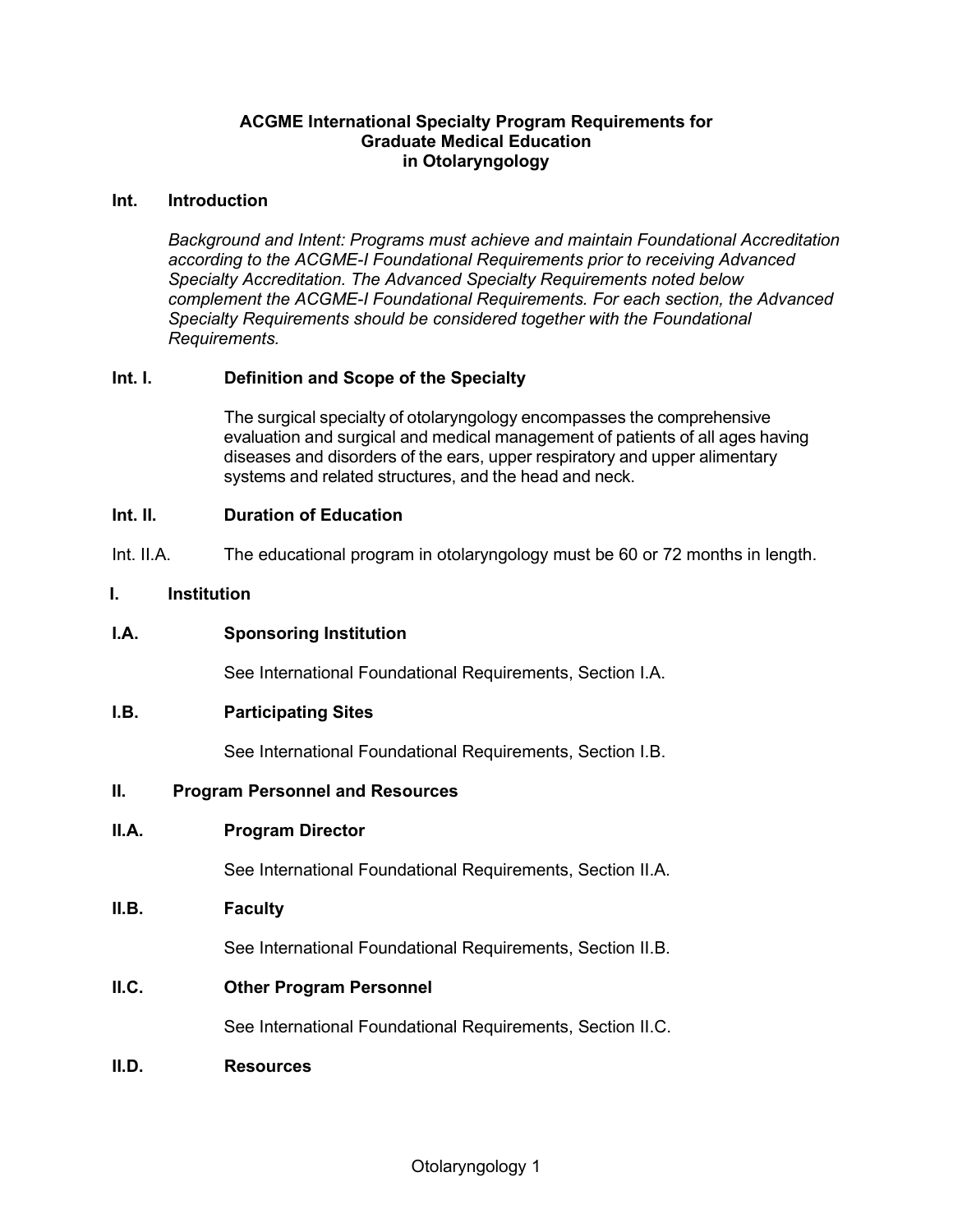| II.D.1.     | Residents must have access to outpatient facilities, clinics, and office<br>space for education in the regular pre-operative evaluation and post-<br>operative follow-up of cases for which the resident has responsibility.             |
|-------------|------------------------------------------------------------------------------------------------------------------------------------------------------------------------------------------------------------------------------------------|
| II.D.2.     | Technologically current equipment considered necessary for diagnosis and<br>treatment must be available.                                                                                                                                 |
| II.D.3.     | The Sponsoring Institution and participating sites approved for use by the<br>program must collectively have a sufficient number and variety of adult and<br>pediatric medical and surgical patients available for resident education.   |
| II.D.4.     | There must be sufficient operative time available to ensure adequate<br>surgical experience for residents.                                                                                                                               |
| II.D.5.     | The following clinical resources should be available:                                                                                                                                                                                    |
| II.D.5.a)   | anesthesiology;                                                                                                                                                                                                                          |
| II.D.5.b    | audiology;                                                                                                                                                                                                                               |
| ILD.5.c)    | emergency medicine;                                                                                                                                                                                                                      |
| II.D.5.d    | internal medicine;                                                                                                                                                                                                                       |
| II.D.5.e    | neurological surgery;                                                                                                                                                                                                                    |
| II.D.5.f    | neurology;                                                                                                                                                                                                                               |
| ILD.5.g     | ophthalmology;                                                                                                                                                                                                                           |
| ILD.5.h)    | pathology;                                                                                                                                                                                                                               |
| II.D.5.i)   | pediatrics;                                                                                                                                                                                                                              |
| $II.D.5.$ j | radiology;                                                                                                                                                                                                                               |
| II.D.5.k    | speech pathology; and,                                                                                                                                                                                                                   |
| II.D.5.I)   | thoracic surgery.                                                                                                                                                                                                                        |
| II.D.6.     | Resources, including space, equipment, personnel, and funding for<br>instruction and study of the basic sciences, should be available to permit<br>satisfactory correlation between basic science knowledge and clinical<br>application. |

# **III. Resident Appointment**

# **III.A. Eligibility Criteria**

See International Foundational Requirements, Section III.A.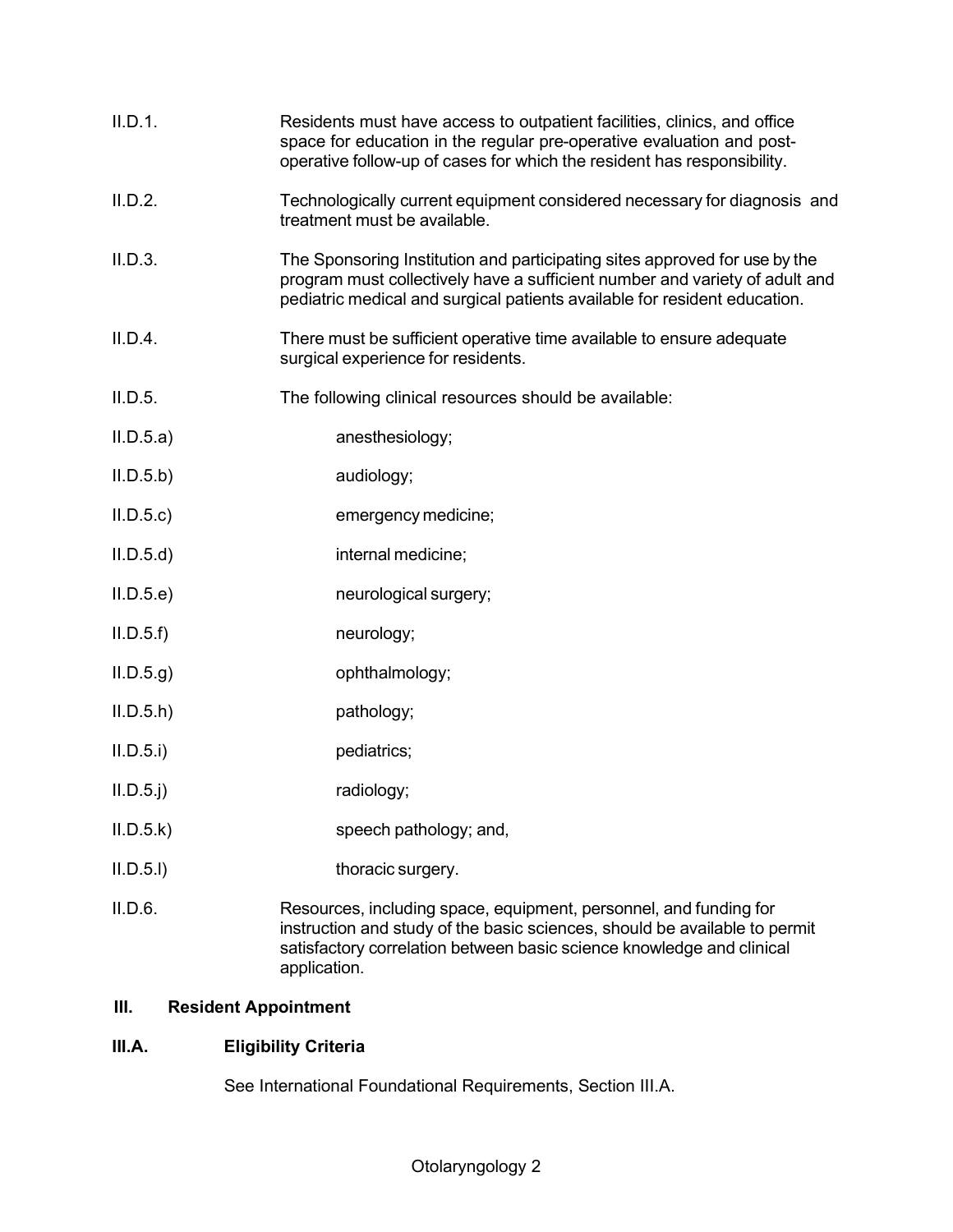## **III.B. Number of Residents**

III.B.1. There must be at least two residents in each year of the educational program.

### **III.C. Resident Transfers**

See International Foundational Requirements, Section III.C.

### **III.D. Appointment of Fellows and Other Learners**

See International Foundational Requirements, Section III.D.

## **IV. Specialty-Specific Educational Program**

## **IV.A. ACGME-I Competencies**

- IV.A.1. The program must integrate the following ACGME-I Competencies into the curriculum. IV.A.1.a) Professionalism IV.A.1.a).(1) Residents must demonstrate a commitment to professionalism and an adherence to ethical principles. Residents must demonstrate: IV.A.1.a).(1).(a) compassion, integrity, and respect for others;
- IV.A.1.a).(1).(b) responsiveness to patient needs that supersedes self-interest;
- IV.A.1.a).(1).(c) respect for patient privacy and autonomy;
- IV.A.1.a).(1).(d) accountability to patients, society, and the profession; and,
- IV.A.1.a).(1).(e) sensitivity and responsiveness to a diverse patient population, including to diversity in gender, age, culture, race, religion, disabilities, and sexual orientation.
- IV.A.1.b) Patient Care and Procedural Skills
- IV.A.1.b).(1) Residents must provide patient care that is compassionate, appropriate, and effective for the treatment of health problems and the promotion of health. Residents must demonstrate competence in: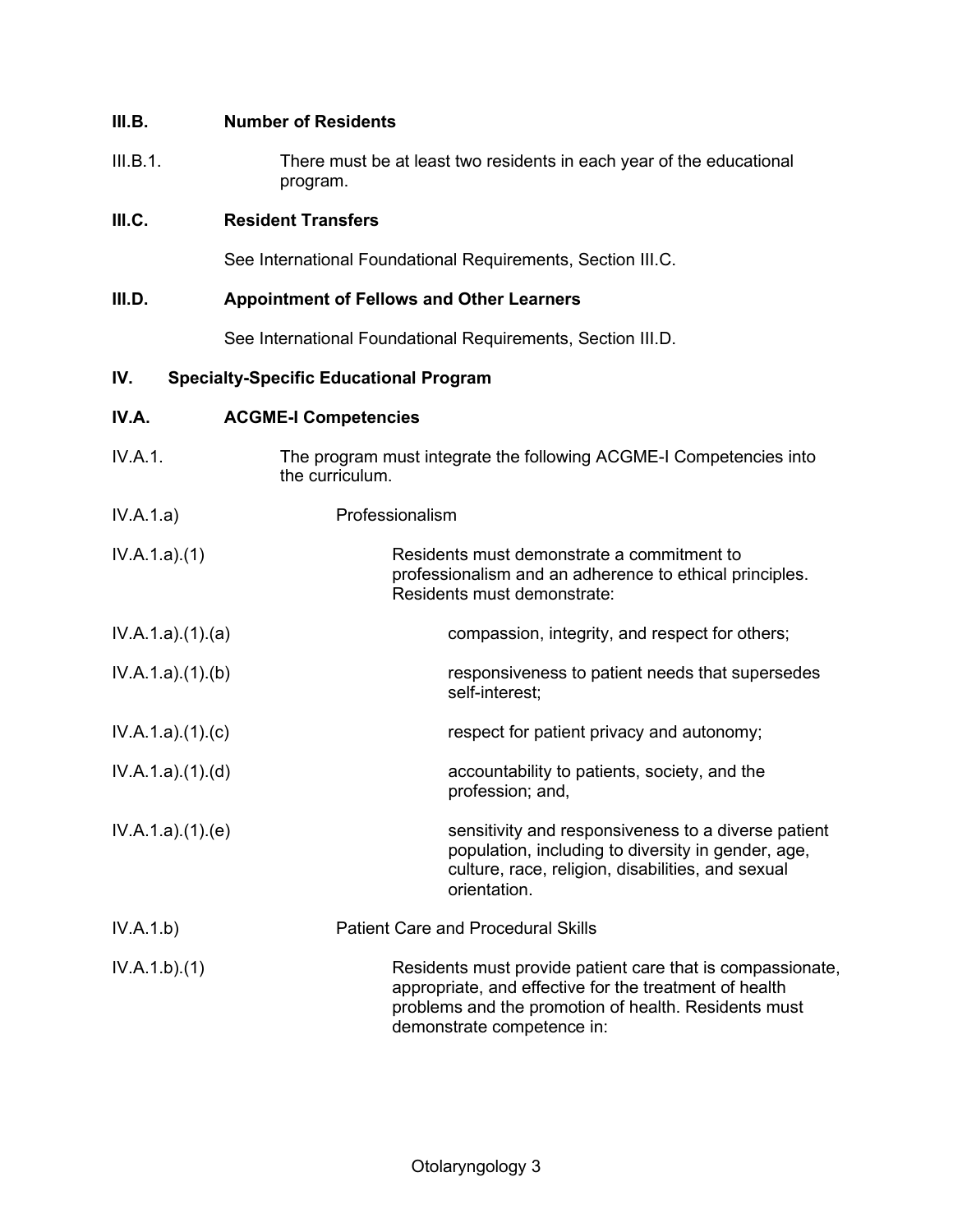| IV.A.1.b)(1)(a)          | independent clinical decision-making and sound<br>clinical judgment for formulating and carrying out<br>appropriate management plans for otolaryngology<br>conditions;                                                                                                                                                             |
|--------------------------|------------------------------------------------------------------------------------------------------------------------------------------------------------------------------------------------------------------------------------------------------------------------------------------------------------------------------------|
| IV.A.1.b)(1)(b)          | utilizing and performing diagnostic methods,<br>including audiologic, vestibular, and vocal function<br>testing; biopsy and fine needle aspiration<br>techniques; and other clinical and laboratory<br>procedures related to the diagnosis of diseases and<br>disorders of the upper aerodigestive tract and the<br>head and neck; |
| IV.A.1.b)(1)(c)          | therapeutic and diagnostic imaging, specifically<br>interpreting medical images of the head and neck<br>and the thorax, including studies of the temporal<br>bone, skull, nose, paranasal sinuses, salivary and<br>thyroid glands, larynx, necks, lungs, and esophagus;                                                            |
| IV.A.1.b)(1)(d)          | managing surgical (including peri-operative) and<br>non-surgical treatment of conditions affecting the<br>head and neck, including:                                                                                                                                                                                                |
| IV.A.1.b)(1)(d)(i)       | aerodigestive foreign body obstruction;                                                                                                                                                                                                                                                                                            |
| IV.A.1.b).(1).(d).(ii)   | allergic and immunologic disorders;                                                                                                                                                                                                                                                                                                |
| IV.A.1.b)(1)(d)(iii)     | chemoreceptive disorders;                                                                                                                                                                                                                                                                                                          |
| IV.A.1.b)(1)(d)(iv)      | communicative and swallowing disorders;                                                                                                                                                                                                                                                                                            |
| IV.A.1.b)(1)(d)(v)       | disorders related to the geriatric population;                                                                                                                                                                                                                                                                                     |
| IV.A.1.b).(1).(d).(vi)   | endocrine disorders related to the thyroid<br>and parathyroid;                                                                                                                                                                                                                                                                     |
| IV.A.1.b).(1).(d).(vii)  | facial plastic and reconstructive disorders;                                                                                                                                                                                                                                                                                       |
| IV.A.1.b)(1)(d)(viii)    | idiopathic disorders;                                                                                                                                                                                                                                                                                                              |
| IV.A.1.b)(1)(d)(ix)      | infectious and inflammatory disorders;                                                                                                                                                                                                                                                                                             |
| IV.A.1.b)(1)(d)(x)       | metabolic disorders                                                                                                                                                                                                                                                                                                                |
| IV.A.1.b)(1)(d)(xi)      | neoplastic disorders;                                                                                                                                                                                                                                                                                                              |
| IV.A.1.b).(1).(d).(xii)  | neurological disorders related to the head<br>and neck;                                                                                                                                                                                                                                                                            |
| IV.A.1.b).(1).(d).(xiii) | pain;                                                                                                                                                                                                                                                                                                                              |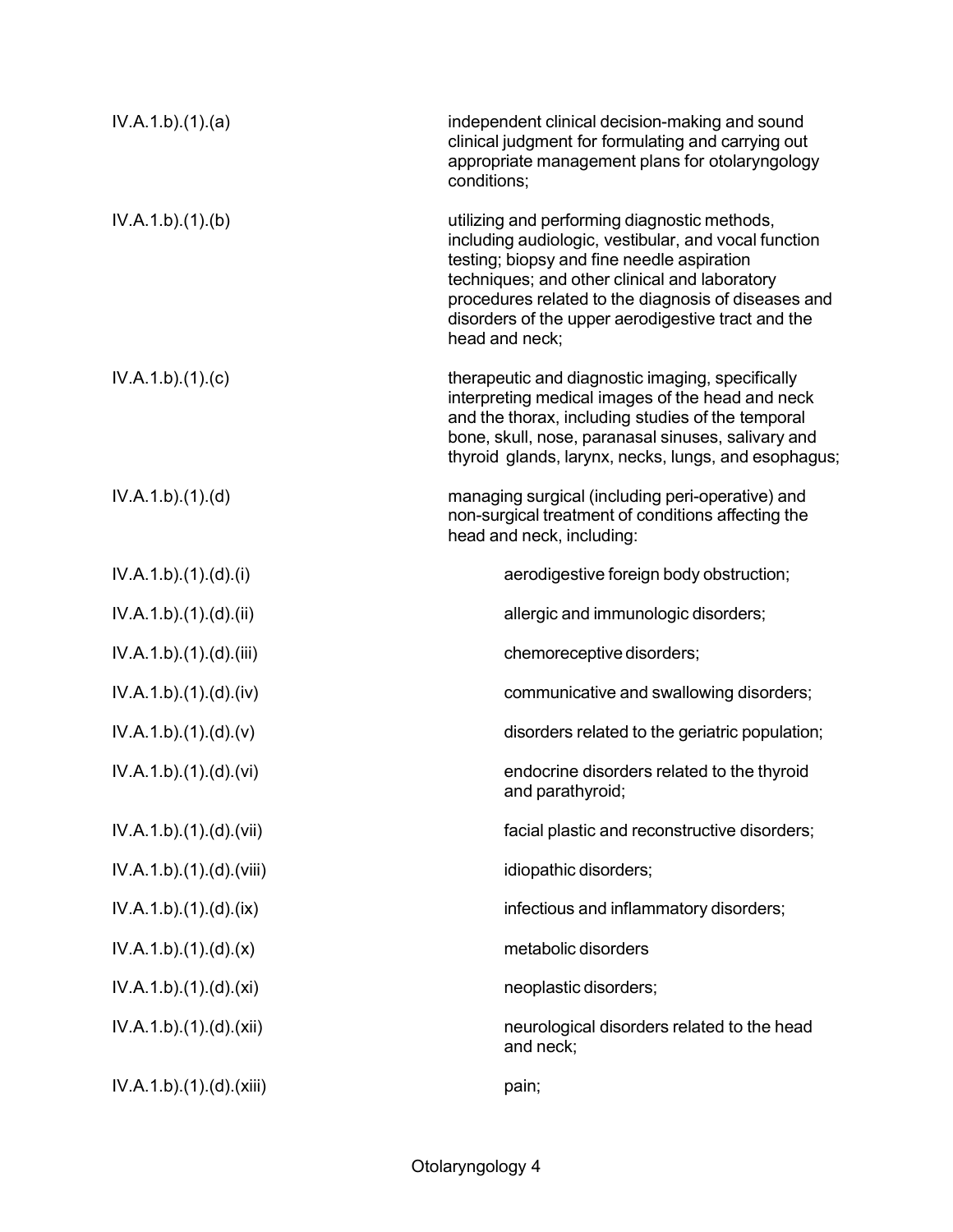| IV.A.1.b).(1).(d).(xiv)   | pediatric and congenital disorders;                                                                                                                                                                                                                       |
|---------------------------|-----------------------------------------------------------------------------------------------------------------------------------------------------------------------------------------------------------------------------------------------------------|
| IV.A.1.b).(1).(d).(xv)    | sleep disorders;                                                                                                                                                                                                                                          |
| IV.A.1.b)(1)(d)(xvi)      | traumatic disorders;                                                                                                                                                                                                                                      |
| IV.A.1.b).(1).(d).(xvii)  | vascular disorders; and,                                                                                                                                                                                                                                  |
| IV.A.1.b).(1).(d).(xviii) | vestibular and hearing disorders.                                                                                                                                                                                                                         |
| IV.A.1.b)(1)(e)           | all surgical care in the following major categories:                                                                                                                                                                                                      |
| IV.A.1.b)(1)(e)(i)        | facial plastic and reconstructive surgery of<br>the head and neck; and,                                                                                                                                                                                   |
| IV.A.1.b).(1).(e).(ii)    | general otolaryngology, including pediatric<br>otolaryngology, rhinology,<br>bronchoesophagology and laryngology;                                                                                                                                         |
| IV.A.1.b).(1).(e).(iii)   | head and neck oncologic surgery;                                                                                                                                                                                                                          |
| IV.A.1.b)(1)(e)(iv)       | otology and neurotology.                                                                                                                                                                                                                                  |
| IV.A.1.b)(1)(f)           | performing otolaryngology procedures, including:                                                                                                                                                                                                          |
| IV.A.1.b)(1)(f)(i)        | airway management;                                                                                                                                                                                                                                        |
| IV.A.1.b)(1)(f)(ii)       | computer-assisted navigation;                                                                                                                                                                                                                             |
| IV.A.1.b)(1)(f)(iii)      | endoscopy of upper aerodigestive tract,<br>including rhinoscopy, laryngoscopy,<br>esophagoscopy, and bronchoscopy;                                                                                                                                        |
| IV.A.1.b)(1)(f)(iv)       | laser usage;                                                                                                                                                                                                                                              |
| IV.A.1.b).(1).(f).(v)     | local and regional anesthesia;                                                                                                                                                                                                                            |
| IV.A.1.b)(1)(f)(vi)       | resuscitation;                                                                                                                                                                                                                                            |
| IV.A.1.b)(1)(f)(vii)      | stroboscopy; and,                                                                                                                                                                                                                                         |
| IV.A.1.b)(1)(f)(viii)     | universal precautions.                                                                                                                                                                                                                                    |
| IV.A.1.c)                 | <b>Medical Knowledge</b>                                                                                                                                                                                                                                  |
| $IV.A.1.c.$ (1)           | Residents must demonstrate knowledge of established<br>and evolving biomedical clinical, epidemiological, and<br>social-behavioral sciences, as well as the application of<br>this knowledge to patient care. Residents must<br>demonstrate knowledge of: |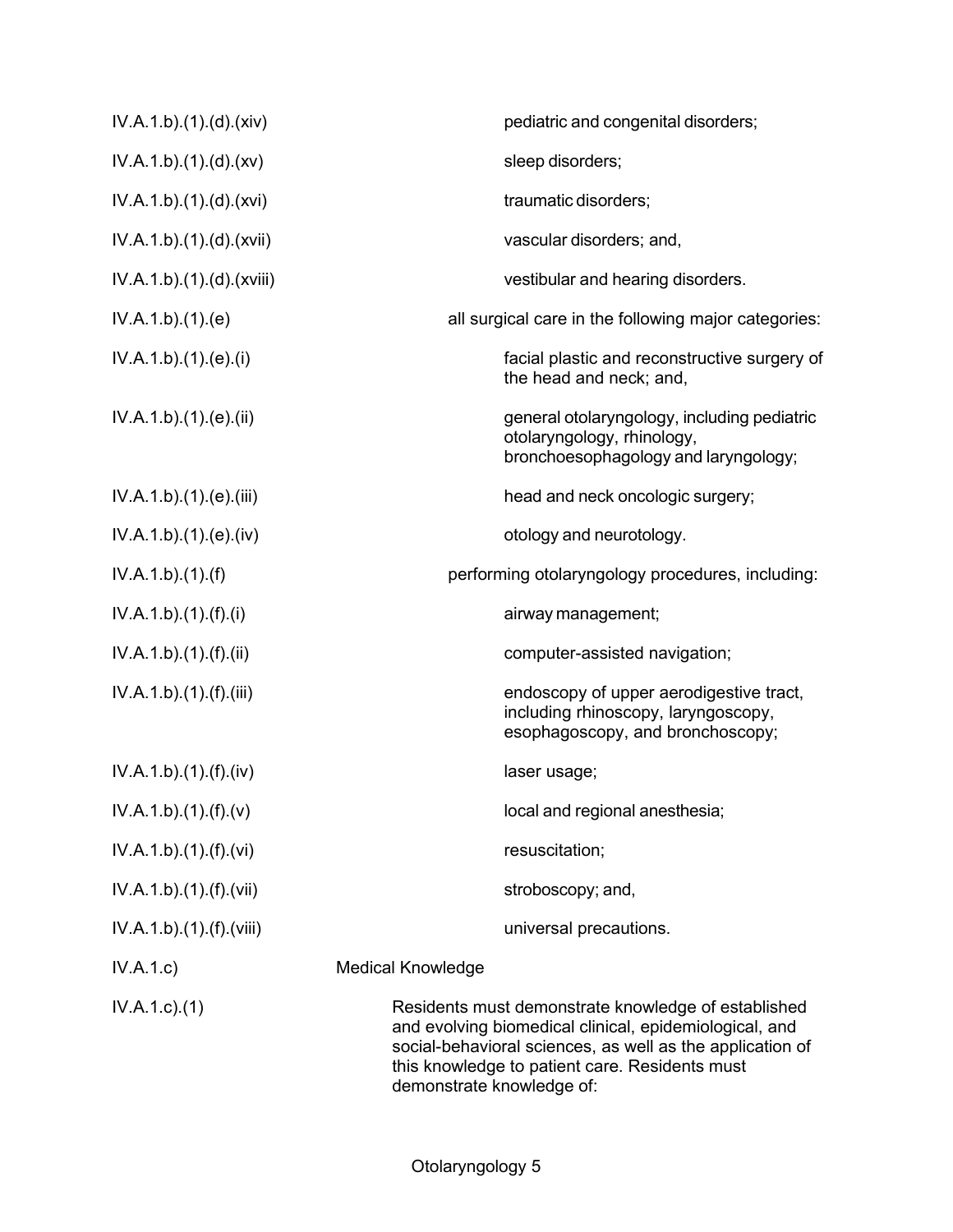| $IV.A.1.c$ . $(1).$ $(a)$          | the basic medical sciences relevant to:                                                                                                                                                                                                                                                                                                                 |
|------------------------------------|---------------------------------------------------------------------------------------------------------------------------------------------------------------------------------------------------------------------------------------------------------------------------------------------------------------------------------------------------------|
| $IV.A.1.c$ ). $(1).$ $(a).$ $(i)$  | facial plastic and reconstructive surgery;                                                                                                                                                                                                                                                                                                              |
| IV.A.1.c).(1).(a).(ii)             | head and neck surgery;                                                                                                                                                                                                                                                                                                                                  |
| IV.A.1.c).(1).(a).(iii)            | immunology and allergy;                                                                                                                                                                                                                                                                                                                                 |
| $IV.A.1.c$ . $(1).$ (a). $(iv)$    | laryngology and communication disorders;                                                                                                                                                                                                                                                                                                                |
| $IV.A.1.c$ ). $(1).$ $(a)$ . $(v)$ | neurotology as it pertains to primary<br>otolaryngology;                                                                                                                                                                                                                                                                                                |
| $IV.A.1.c$ ) $(1)(a)(vi)$          | otology and audiology;                                                                                                                                                                                                                                                                                                                                  |
| IV.A.1.c).(1).(a).(vii)            | pediatric otolaryngology;                                                                                                                                                                                                                                                                                                                               |
| IV.A.1.c).(1).(a).(viii)           | rhinology and chemical senses; and,                                                                                                                                                                                                                                                                                                                     |
| $IV.A.1.c$ . $(1).$ $(a).$ $(ix)$  | sleep medicine.                                                                                                                                                                                                                                                                                                                                         |
| $IV.A.1.c.$ (1).(b)                | rehabilitation of speech, swallowing, and audiologic<br>and vestibular disorders; and,                                                                                                                                                                                                                                                                  |
| $IV.A.1.c$ . $(1).$ $(c)$          | endocrinology and neurology as they relate to the<br>head and neck area.                                                                                                                                                                                                                                                                                |
| IV.A.1.d)                          | Practice-based Learning and Improvement                                                                                                                                                                                                                                                                                                                 |
| IV.A.1.d)(1)                       | Residents must demonstrate the ability to investigate and<br>evaluate their care of patients, to appraise and assimilate<br>scientific evidence, and to continuously improve patient<br>care based on constant self-evaluation and lifelong<br>learning. Residents are expected to develop skills and<br>habits to be able to meet the following goals: |
| IV.A.1.d)(1)(a)                    | identify strengths, deficiencies, and limits in one's<br>knowledge and expertise;                                                                                                                                                                                                                                                                       |
| IV.A.1.d)(1)(b)                    | identify and perform appropriate learning activities;                                                                                                                                                                                                                                                                                                   |
| IV.A.1.d)(1)(c)                    | incorporate formative evaluation feedback into daily<br>practice;                                                                                                                                                                                                                                                                                       |
| IV.A.1.d)(1)(d)                    | locate, appraise, and assimilate evidence from<br>scientific studies related to their patients' health<br>problems;                                                                                                                                                                                                                                     |
| IV.A.1.d)(1)(e)                    | participate in the education of patients, patients'<br>families, students, other residents, and other health<br>professionals;                                                                                                                                                                                                                          |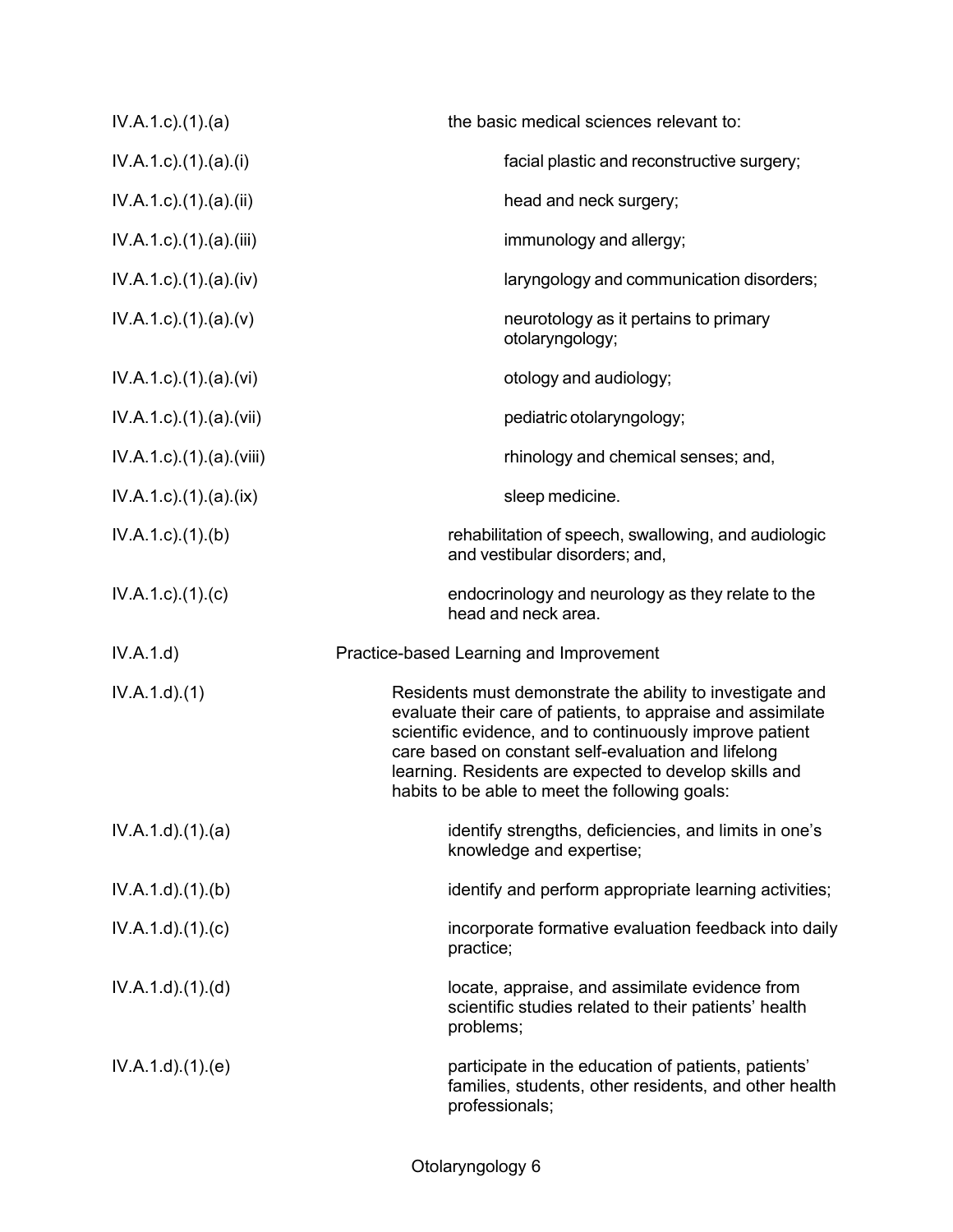| IV.A.1.d)(1.(f))             | set learning and improvement goals;                                                                                                                                                                                                                    |
|------------------------------|--------------------------------------------------------------------------------------------------------------------------------------------------------------------------------------------------------------------------------------------------------|
| IV.A.1.d.(1). <sub>(g)</sub> | systematically analyze practice using quality<br>improvement methods, and implement changes<br>with the goal of practice improvement; and,                                                                                                             |
| $IV.A.1.d$ . $(1).(h)$       | use information technology to optimize learning.                                                                                                                                                                                                       |
| IV.A.1.e)                    | <b>Interpersonal and Communication Skills</b>                                                                                                                                                                                                          |
| IV.A.1.e. (1)                | Residents must demonstrate interpersonal and<br>communication skills that result in the effective exchange<br>of information and collaboration with patients, their<br>families, and health professionals. Residents must:                             |
| IV.A.1.e. (1). (a)           | communicate effectively with patients, patients'<br>families, and the public, as appropriate, across a<br>broad range of socioeconomic and cultural<br>backgrounds;                                                                                    |
| IV.A.1.e. (1)(b)             | communicate effectively with physicians, other<br>health professionals, and health-related agencies;                                                                                                                                                   |
| IV.A.1.e. (1). (c)           | work effectively as a member or leader of a health<br>care team or other professional group;                                                                                                                                                           |
| IV.A.1.e. (1). (d)           | act in a consultative role to other physicians and<br>health professionals; and,                                                                                                                                                                       |
| IV.A.1.e. (1)(e)             | maintain comprehensive, timely, and legible<br>medical records, if applicable.                                                                                                                                                                         |
| IV.A.1.f)                    | <b>Systems-based Practice</b>                                                                                                                                                                                                                          |
| IV.A.1.f)(1)                 | Residents must demonstrate an awareness of and<br>responsiveness to the larger context and system of health<br>care, as well as the ability to call effectively on other<br>resources in the system to provide optimal health care.<br>Residents must: |
| IV.A.1.f)(1)(a)              | work effectively in various health care delivery<br>settings and systems relevant to their clinical<br>specialty;                                                                                                                                      |
| IV.A.1.f)(1)(b)              | coordinate patient care within the health care<br>system relevant to their clinical specialty;                                                                                                                                                         |
| IV.A.1.f)(1)(c)              | incorporate considerations of cost awareness and<br>risk-benefit analysis in patient and/or population-<br>based care as appropriate;                                                                                                                  |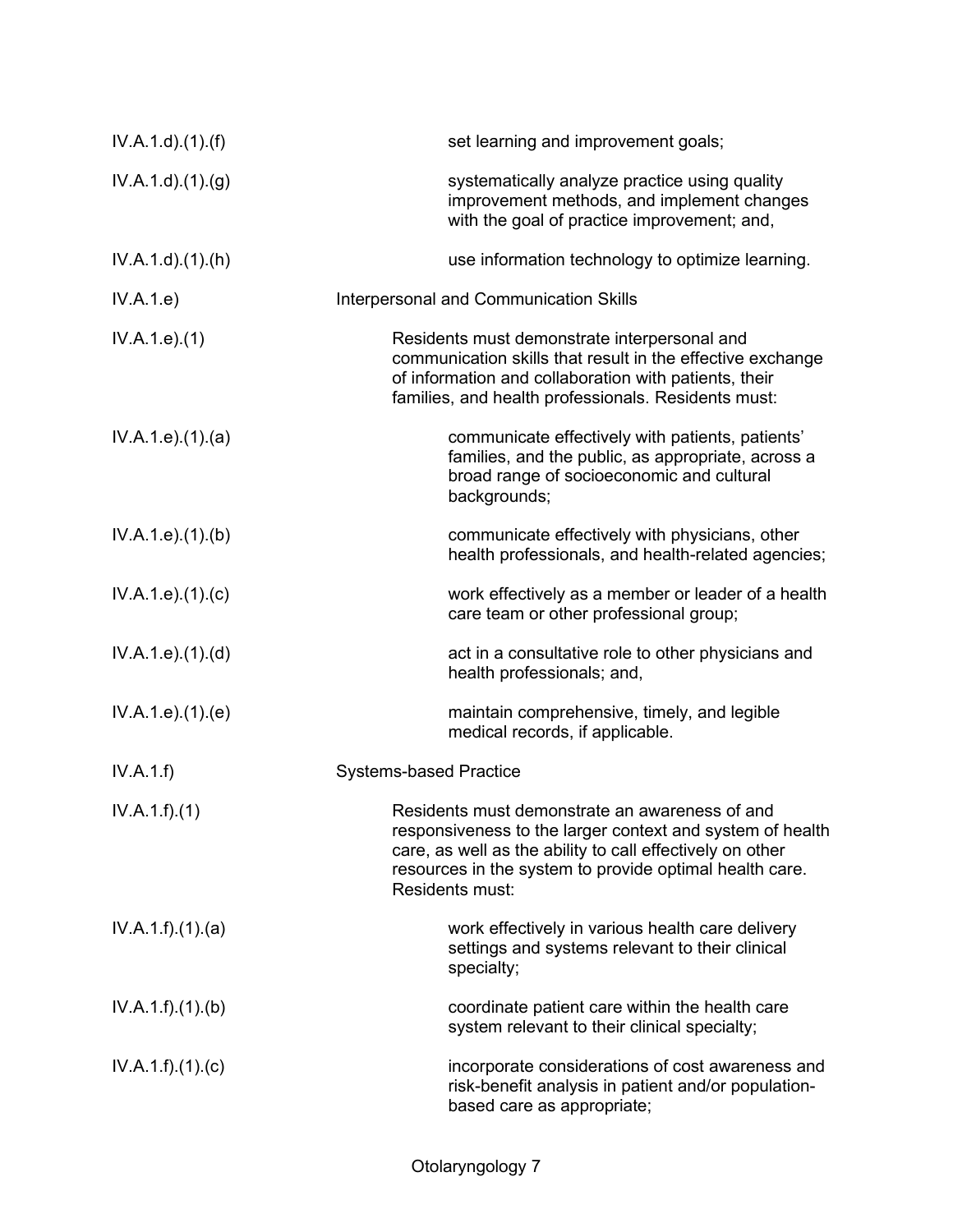| IV.A.1.f)(1)(d) | advocate for quality patient care and optimal patient<br>care systems;                                                                                                                                               |
|-----------------|----------------------------------------------------------------------------------------------------------------------------------------------------------------------------------------------------------------------|
| IV.A.1.f)(1)(e) | work in interprofessional teams to enhance patient<br>safety and improve patient care quality; and,                                                                                                                  |
| IV.A.1.f)(1)(f) | participate in identifying system errors and<br>implementing potential systems solutions.                                                                                                                            |
| IV.B.           | <b>Regularly Scheduled Educational Activities</b>                                                                                                                                                                    |
| IV.B.1.         | Residents must learn within a comprehensive, well-organized, and effective<br>curriculum that includes the cyclical presentation of core specialty<br>knowledge supplemented by the addition of current information. |
| IV.B.2.         | Residents must learn in a variety of educational settings, such as clinics,<br>classrooms, operating rooms, bedsides, and laboratories, employing<br>accepted educational principles.                                |
| IV.B.3.         | Residents must have a structured educational experience in otolaryngology<br>and its correlated basic science.                                                                                                       |
| IV.B.3.a)       | Faculty members must participate in the didactic education.                                                                                                                                                          |
| IV.B.3.b)       | Resident attendance must be monitored at least annually.                                                                                                                                                             |
| IV.B.3.c)       | The educational program must be evaluated as part of the annual<br>review of the program.                                                                                                                            |
| IV.B.3.d)       | Didactic content must be integrated into the overall educational<br>program.                                                                                                                                         |
| IV.B.4.         | The program must provide education in:                                                                                                                                                                               |
| IV.B.4.a)       | basic science as relevant to the head and neck and upper<br>aerodigestive system, including:                                                                                                                         |
| IV.B.4.a)(1)    | embryology, physiology, pharmacology, microbiology,<br>biochemistry, genetics, cell biology, and immunology;                                                                                                         |
| IV.B.4.a)(2)    | the communication sciences, to include a knowledge of<br>audiology and speech-language pathology, and the voice<br>sciences as they relate to laryngology; and,                                                      |
| IV.B.4.a)(3)    | the chemical senses, endocrinology, and neurology as they<br>relate to the head and neck.                                                                                                                            |
| IV.B.4.b)       | anatomy that includes the study and dissection of cadaver anatomic<br>specimens, including the temporal bone, with appropriate lectures<br>and other formal sessions; and,                                           |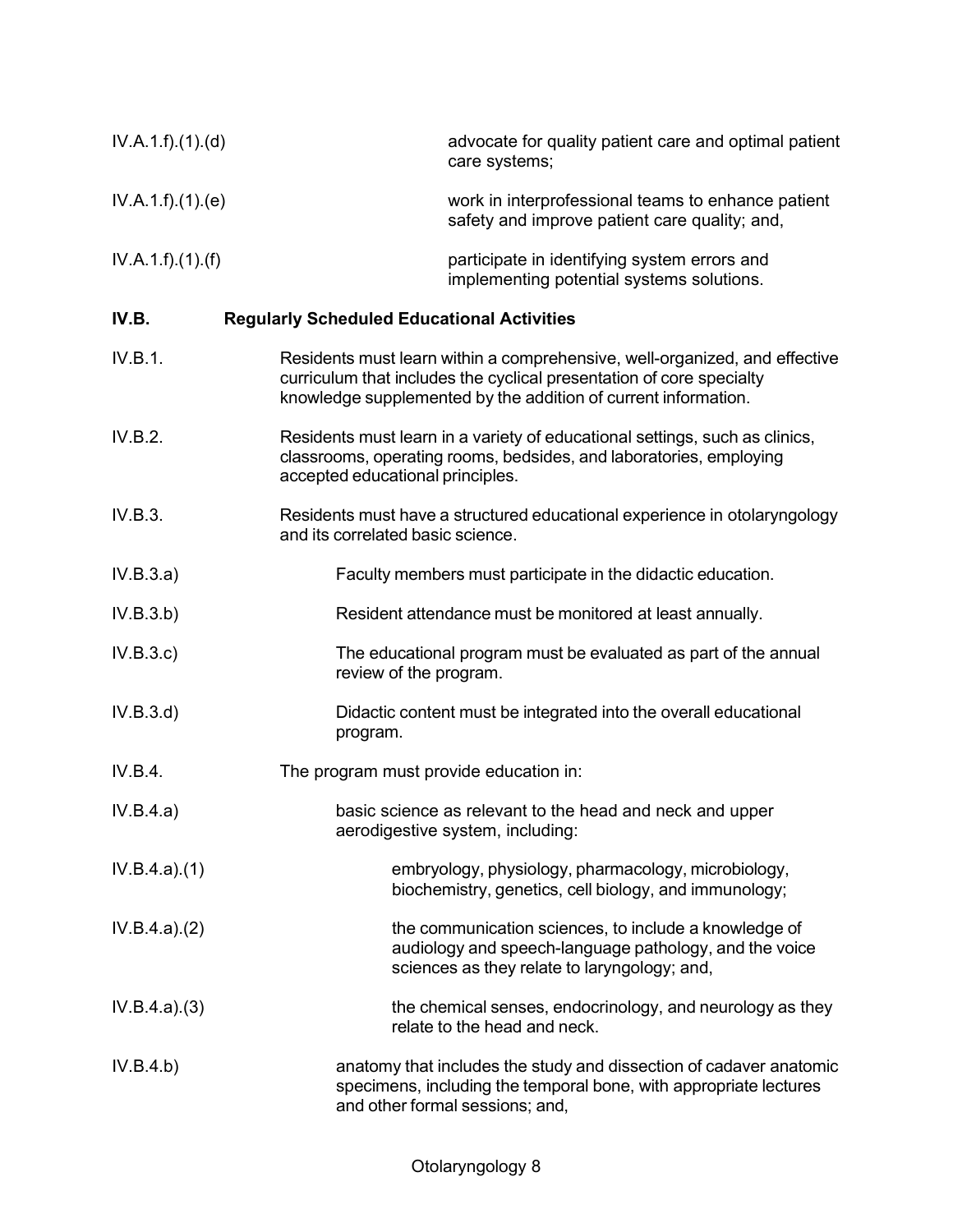| IV.B.4.c)       | pathology that includes formal instruction in correlative pathology,<br>in which gross and microscopic pathology relating to the head and<br>neck area are included.                                                                                                                                                          |
|-----------------|-------------------------------------------------------------------------------------------------------------------------------------------------------------------------------------------------------------------------------------------------------------------------------------------------------------------------------|
| $IV.B.4.c.$ (1) | Residents should study and discuss with the pathology<br>service tissues removed at operations and autopsy material<br>coordinated with the pathology department.                                                                                                                                                             |
| IV.C.           | <b>Clinical Experiences</b>                                                                                                                                                                                                                                                                                                   |
| IV.C.1.         | The program director must be responsible for the design, implementation,<br>and oversight of the PGY-1.                                                                                                                                                                                                                       |
| IV.C.2.         | The PGY-1 must include:                                                                                                                                                                                                                                                                                                       |
| IV.C.2.a)       | a minimum of five months of structured education in at least three of<br>the following: general surgery; pediatric surgery; plastic surgery;<br>surgical oncology; thoracic surgery; transplantation surgery; or<br>vascular surgery; and,                                                                                    |
| IV.C.2.b)       | a minimum of four months of structured education to include one<br>month in each of the following: anesthesiology; critical care unit<br>(intensive care unit, trauma unit, or similar); emergency medicine;<br>and neurological surgery.                                                                                     |
| IV.C.3.         | The educational program must include progressive education in<br>otolaryngology and clinical services.                                                                                                                                                                                                                        |
| IV.C.3.a)       | There must be at least 36 months of rotations on otolaryngology-<br>head and neck surgery and clinical services.                                                                                                                                                                                                              |
| IV.C.3.b)       | The educational program may include rotations on related services,<br>such as neuroradiology, surgical pathology of the head and neck,<br>audiology and vestibular assessment, speech pathology and<br>rehabilitation, radiation oncology, pulmonary medicine, allergy and<br>immunology, and oral and maxillofacial surgery. |
| IV.C.4.         | Residents must interact directly with patients, establish provisional<br>diagnoses, and initiate preliminary treatment plans.                                                                                                                                                                                                 |
| IV.C.4.a)       | Follow-up care must be provided so the results of surgical care may<br>be evaluated by the responsible residents.                                                                                                                                                                                                             |
| IV.C.4.a)(1)    | These activities must be carried out under the supervision of<br>appropriate faculty members.                                                                                                                                                                                                                                 |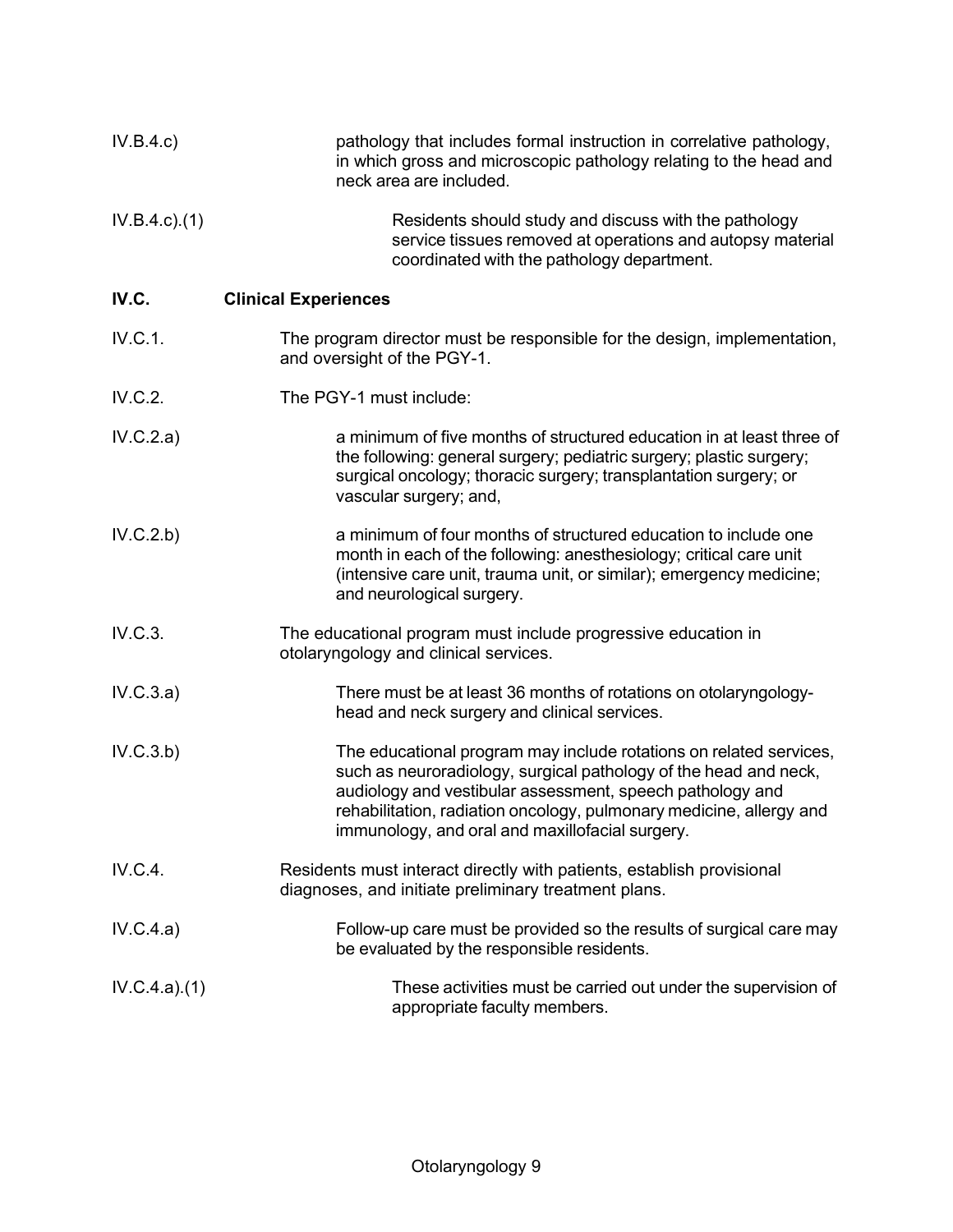| IV.C.5.    | Residents must work in a well-organized and well-supervised outpatient<br>service.                                                                                                                                                                                                                                                                                                                                             |
|------------|--------------------------------------------------------------------------------------------------------------------------------------------------------------------------------------------------------------------------------------------------------------------------------------------------------------------------------------------------------------------------------------------------------------------------------|
| IV.C.5.a)  | This service must operate in relation to an inpatient service used by<br>the program.                                                                                                                                                                                                                                                                                                                                          |
| IV.C.6.    | Residents must have experience in the emergency care of critically ill and<br>injured patients with otolaryngology-head and neck conditions.                                                                                                                                                                                                                                                                                   |
| IV.C.7.    | Residents at the same level of education must have essentially equivalent<br>and adequate distribution of case categories and procedures.                                                                                                                                                                                                                                                                                      |
| IV.C.8.    | Residents must experience direct and progressively responsible patient<br>management, including surgical experience as assistant to the surgeon,<br>as they advance through the educational program.                                                                                                                                                                                                                           |
| IV.C.9.    | The chief resident's final year of education must be spent at sites approved<br>as part of the program.                                                                                                                                                                                                                                                                                                                        |
| IV.C.10.   | Residents' experiences must show an adequate number, distribution of,<br>and sufficient complexity within the principal surgical procedure categories<br>of the specialty.                                                                                                                                                                                                                                                     |
| IV.C.11.   | The educational program should include experience in the clinical aspects<br>of diagnosis, medical and/or surgical therapy, and prevention of and<br>rehabilitation from diseases, neoplasms, deformities, disorders and/or<br>injuries of the ears, upper respiratory and upper alimentary systems, face,<br>jaws, and other head and neck systems; head and neck oncology; and<br>facial plastic and reconstructive surgery. |
| IV.C.12.   | Residents should have sufficient experience in non-operative management<br>and pre-, intra-, and post-operative care of patients with otolaryngologic<br>disorders.                                                                                                                                                                                                                                                            |
| IV.C.12.a) | Residents should evaluate patients before participating in their<br>surgery.                                                                                                                                                                                                                                                                                                                                                   |
| IV.C.13.   | Residents should have experience in the procedures and management of<br>office practice.                                                                                                                                                                                                                                                                                                                                       |
| IV.C.13.a) | Residents must function with an appropriate degree of responsibility<br>under adequate supervision if they participate in pre- and post-<br>operative care in a private office.                                                                                                                                                                                                                                                |
| IV.C.14.   | Residents should have experience with state-of-the-art advances and<br>emerging technology in otolaryngology and head and neck surgery.                                                                                                                                                                                                                                                                                        |
| IV.C.15.   | Residents should have an opportunity to perform habilitation and<br>rehabilitation techniques and procedures involving respiration, deglutition,<br>chemoreception, balance, speech, and auditory measures, such as hearing<br>aids and implantable devices.                                                                                                                                                                   |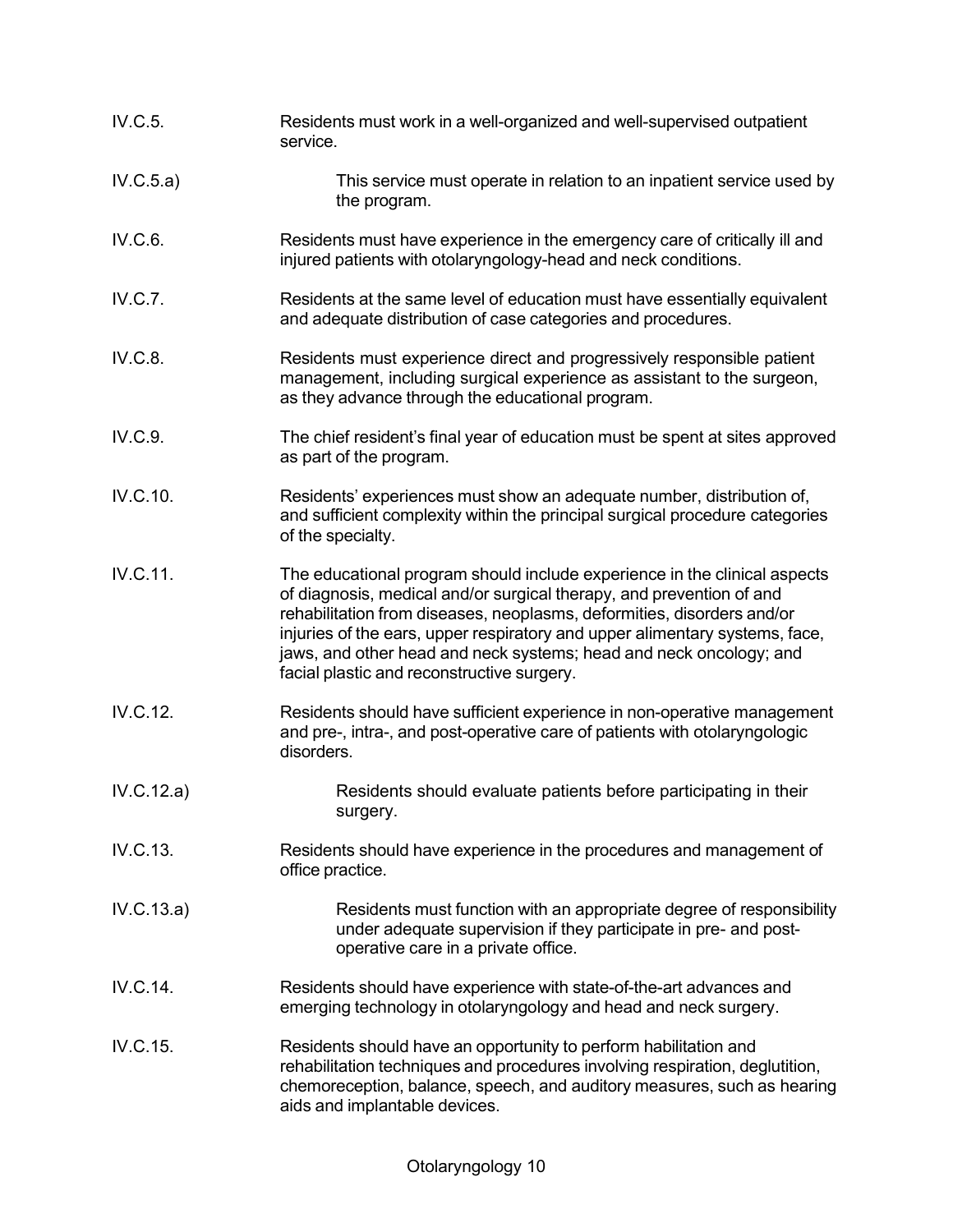| IV.D.                   | <b>Scholarly Activity</b>                                                                                                                                                    |
|-------------------------|------------------------------------------------------------------------------------------------------------------------------------------------------------------------------|
| IV.D.1.                 | <b>Resident Scholarly Activity</b>                                                                                                                                           |
| IV.D.1.a)               | Residents should have a structured research experience that results<br>in an understanding of the basic principles of study design,<br>performance, analysis, and reporting. |
| IV.D.1.a)(1)            | The research experience may be clinical or basic in nature<br>and should reflect careful advice by and planning with the<br>members of the faculty.                          |
| IV.D.1.a)(2)            | Facilities and protected time should be provided for research<br>by the residents, with guidance and supervision by qualified<br>faculty members.                            |
| IV.D.2.                 | <b>Faculty Scholarly Activity</b>                                                                                                                                            |
|                         | See International Foundational Requirements, Section IV.D.2.                                                                                                                 |
| <b>Evaluation</b><br>V. |                                                                                                                                                                              |
| V.A.                    | <b>Resident Evaluation</b>                                                                                                                                                   |
|                         | See International Foundational Requirements, Section V.                                                                                                                      |
| VI.                     | The Learning and Working Environment                                                                                                                                         |
| VI.A.                   | <b>Principles</b>                                                                                                                                                            |
|                         | See International Foundational Requirements, Section VI.A.                                                                                                                   |
| VI.B.                   | <b>Patient Safety</b>                                                                                                                                                        |
|                         | See International Foundational Requirements, Section VI.B.                                                                                                                   |
| VI.C.                   | <b>Quality Improvement</b>                                                                                                                                                   |
|                         | See International Foundational Requirements, Section VI.C.                                                                                                                   |
| VI.D.                   | <b>Supervision and Accountability</b>                                                                                                                                        |
|                         | See International Foundational Requirements, Section VI.D.                                                                                                                   |
| VI.E.                   | Professionalism                                                                                                                                                              |
|                         | See International Foundational Requirements, Section VI.E.                                                                                                                   |